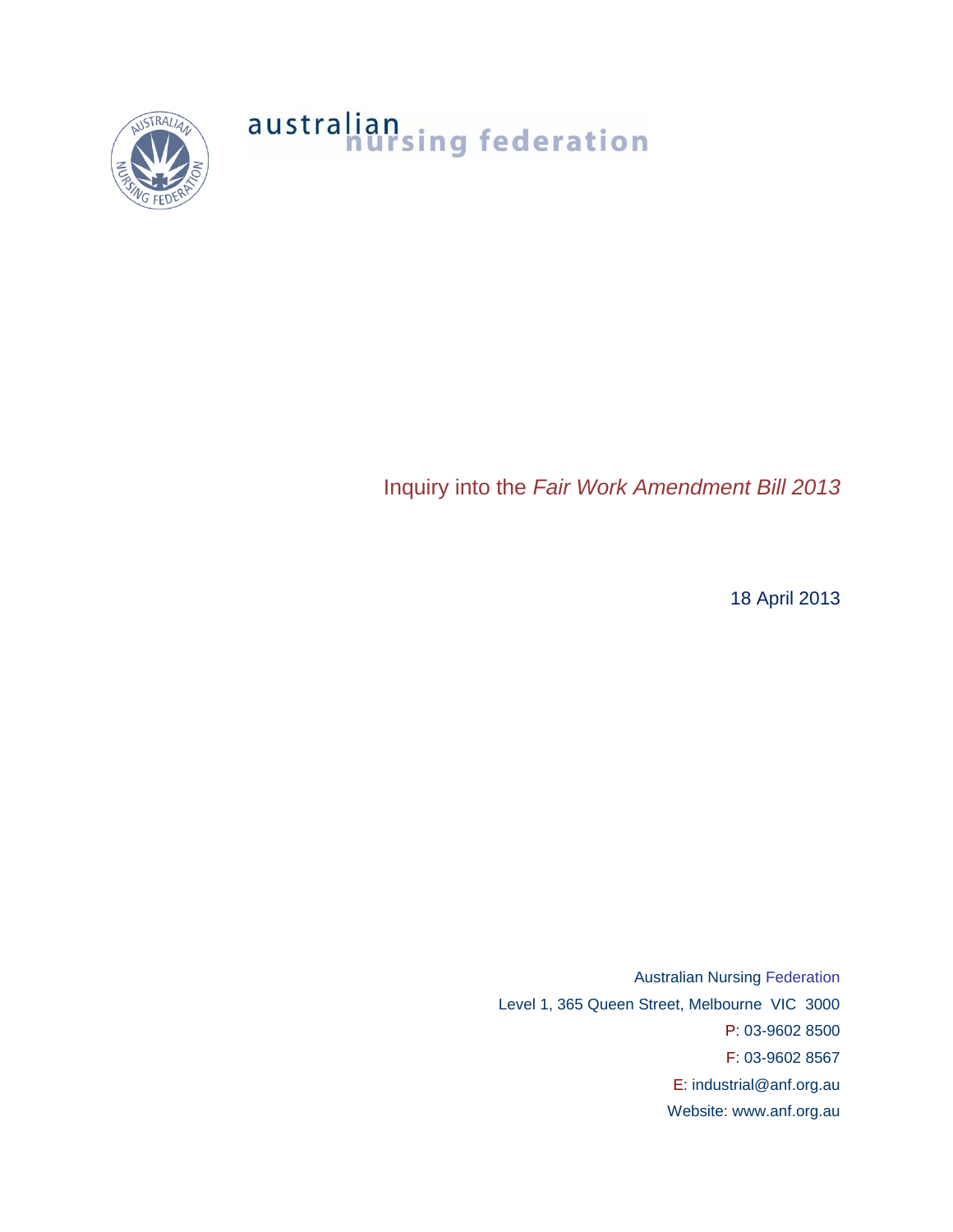# **Introduction**

The Australian Nursing Federation welcomes the opportunity to make a submission to the inquiry of the House Standing Committee on Education and Employment into the *Fair Work Amendment Bill 2013*.

The ANF is the national union for nurses, midwives and assistants in nursing with branches in each state and territory of Australia. The ANF is also the largest professional nursing organisation in Australia. The ANF's core business is the industrial and professional representation of its members.

The ANF represents over 225,000 registered nurses, midwives and assistants in nursing nationally. They are employed in a wide range of enterprises in urban, rural and remote locations, in the public, private and aged care sectors including nursing homes, hospitals, health services, schools, universities, the armed forces, statutory authorities, local government, and off-shore territories and industries.

The *Fair Work Act 2009* (the Act) broadly applies to all nurses and midwives except those in the public sectors of New South Wales, Queensland, South Australia, Tasmania and Western Australia. Most nurses covered by the Act work in the public sectors of Victoria, Northern Territory and Australian Capital Territory and in residential aged care, with others in general practice, Commonwealth employment, and other locations.

The ANF supports the Bill, subject to the following comments. The ANF has also seen a draft ACTU submission on the bullying provisions of the Bill and supports those comments.

### **Schedule 1 – Family-friendly measures**

The ANF supports the proposed amendment in relation to special maternity leave (contained in Part 1 of Schedule 1 of the Bill). It is appropriate that employees needing to take special maternity leave do not have their 12 months of unpaid maternity leave reduced by reason, for example, of illness during pregnancy.

The ANF supports the proposal contained in Part 2 to extend the period of parental leave that may be taken concurrently by both parents.

The ANF supports the proposal contained in Part 3 to expand the range of employees who may request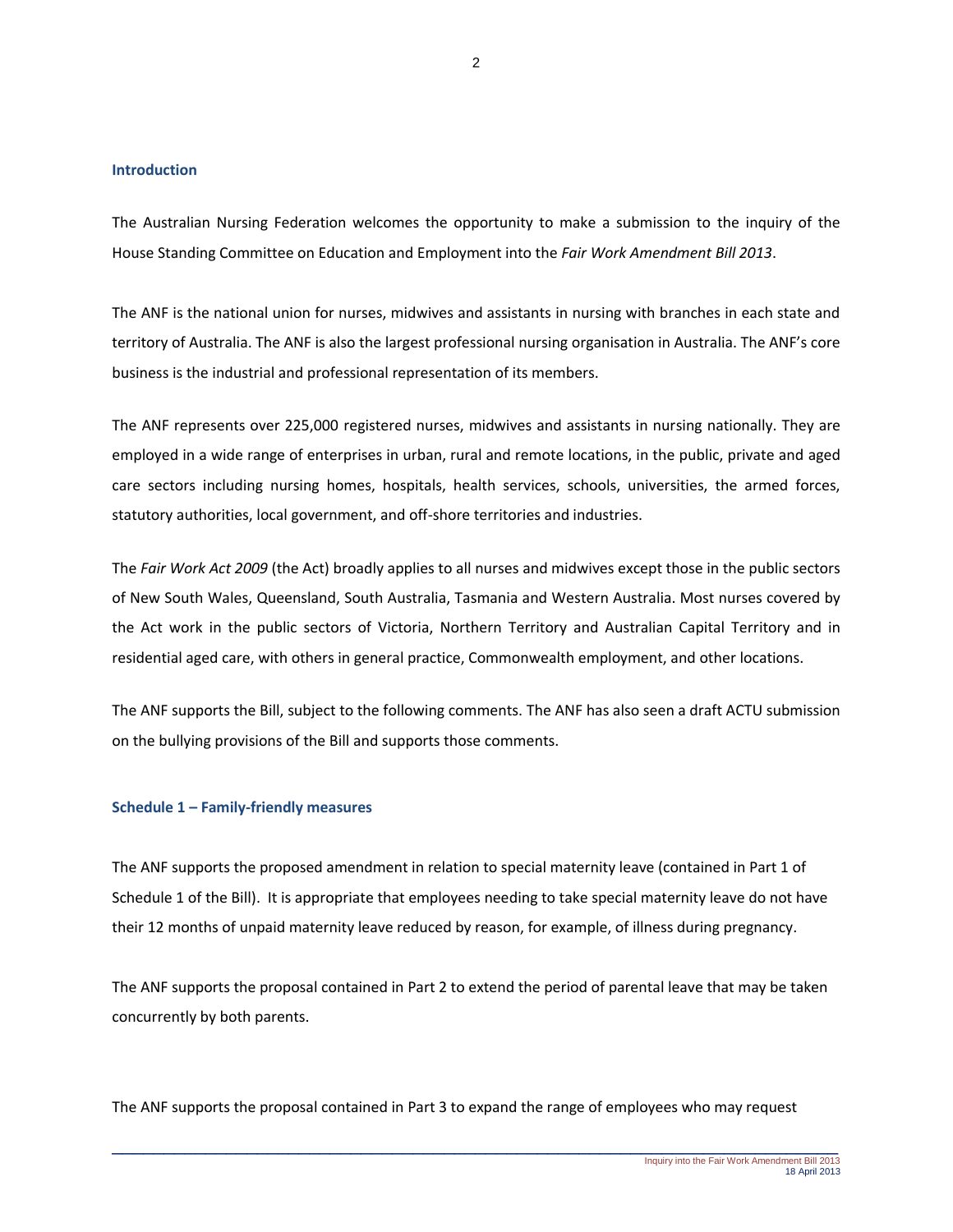flexible working arrangements. All are types of employees who especially need to balance work and family/caring/other obligations. We also welcome the inclusion of those experiencing family violence (and those providing care or support to others who are experiencing family violence), which reflects a recommendation made by the Australian Law Reform Commission in its report *Family Violence and Commonwealth Laws – Improving Legal Frameworks)*(ALRC Report 117, November 2011).

The ANF is disappointed however that an employee still has no right to notify a dispute to the Fair Work Commission over whether an employer has reasonable business grounds to reject employee requests for flexible working arrangements and extensions of parental leave.

Except in one circumstance, employees are unable to challenge such refusals at the Fair Work Commission (FWC) or through the courts. Subsection 44(2) of the Act makes it clear that a Court cannot make any order in relation to a contravention of these provisions, while subsection 739(2) provides that FWC cannot deal with a dispute over whether an employer had reasonable business grounds unless the parties have agreed in a contract of employment or enterprise agreement that FWC can deal with the dispute. This subsection does not provide that FWC can deal with a dispute via a dispute resolution clause in an award.

The model term for dealing with disputes under enterprise agreements contained in Schedule 6.1 of the *Fair Work Regulations*, which is frequently included in enterprise agreements, does not, or does not clearly provide, FWC with the power to deal with disputes.

In these circumstances, all award-reliant employees and many agreement-covered employees are not able to challenge a refusal in FWC.

The ANF contends that FWC should have jurisdiction in all circumstances to determine whether a refusal was based on reasonable business grounds, and should not be limited to situations where a term of an enterprise agreement or other instrument has given FWC jurisdiction. A breach of these provisions should also be a civil penalty provision like other contraventions of the NES.

There is no reason why there should be no redress. On such a fundamental issue, one that has been deemed important enough to be enacted as a National Employment Standard, it makes no sense for the enforcement of the right to be referred off as a matter for bargaining, leaving those employees not able to bargain through lack of bargaining strength or through employer refusal to bargain without a remedy. It also undermines the concept of a national standard if part of that standard is unenforceable, especially if all other provisions of that Standard are enforceable.

3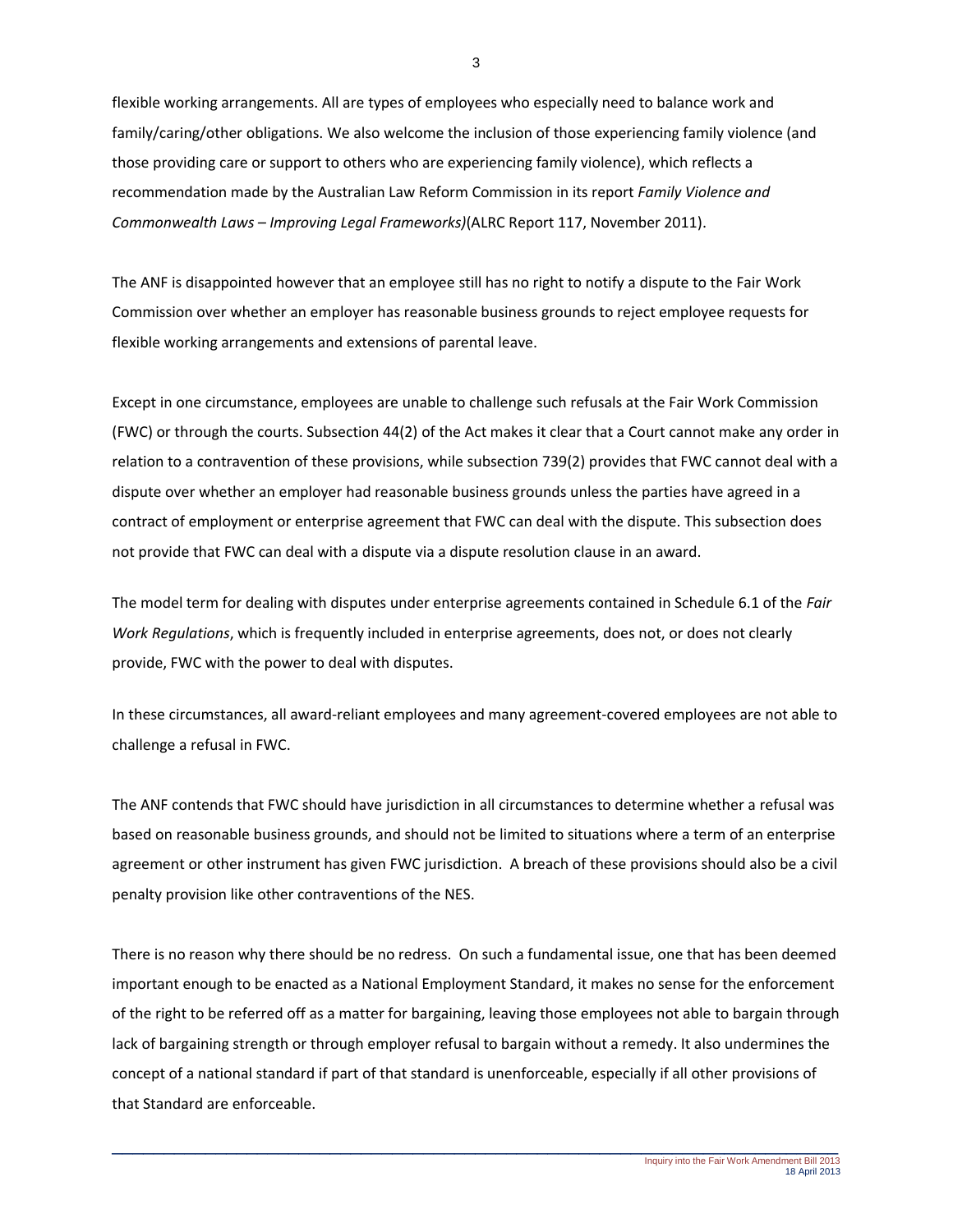The exclusion is unfair and is inconsistent with one of the objects of the Act (s.3(d)), ie. 'assisting employees to balance their work and family responsibilities by providing for flexible working arrangements'. Providing a 'right to request' without a means to enforce it does little to 'assist' employees.

The ANF supports the amendments in Part 4 of Schedule 1 to the Bill that would require modern awards to contain a requirement for employers to consult employees about changes to their regular roster or ordinary hours of work and allow for representation for the purposes of that consultation. We also support the proposed requirement for enterprise agreements to include a similar term, and the proposed amendment of the model consultation clause (referred to at paragraph 61 of the Explanatory Memorandum).

The ANF supports the proposed amendment contained in Part 5 to extend no safe job leave to employees who have not met the 12-month eligibility requirement for accessing parental leave.

## **Schedule 2 – Modern awards objective**

The ANF supports the proposal to insert an additional paragraph in the modern awards objective referring to the need to provide additional remuneration for employees working overtime, weekends, shifts, etc. Most nurses and midwives work at least some (and frequently many) of their shifts outside 'regular' business hours of 9am-5pm Monday-Friday and frequently work overtime shifts. Accordingly it is essential that they receive penalty rates for working unsociable hours. This provision would go some way to making more difficult any move to remove penalty rates.

While the presence of the proposed clause in section 134(1) is welcome, the 'need to provide additional remuneration etc' would be only one of nine factors that the FWC would be required to take into account when determining the contents of modern awards. Hence the ANF considers that the requirement for additional remuneration for employees who work overtime, weekends, shifts, etc should also be included as a minimum term and condition of employment in the National Employment Standards.

### **Schedule 3 – Anti-bullying measure**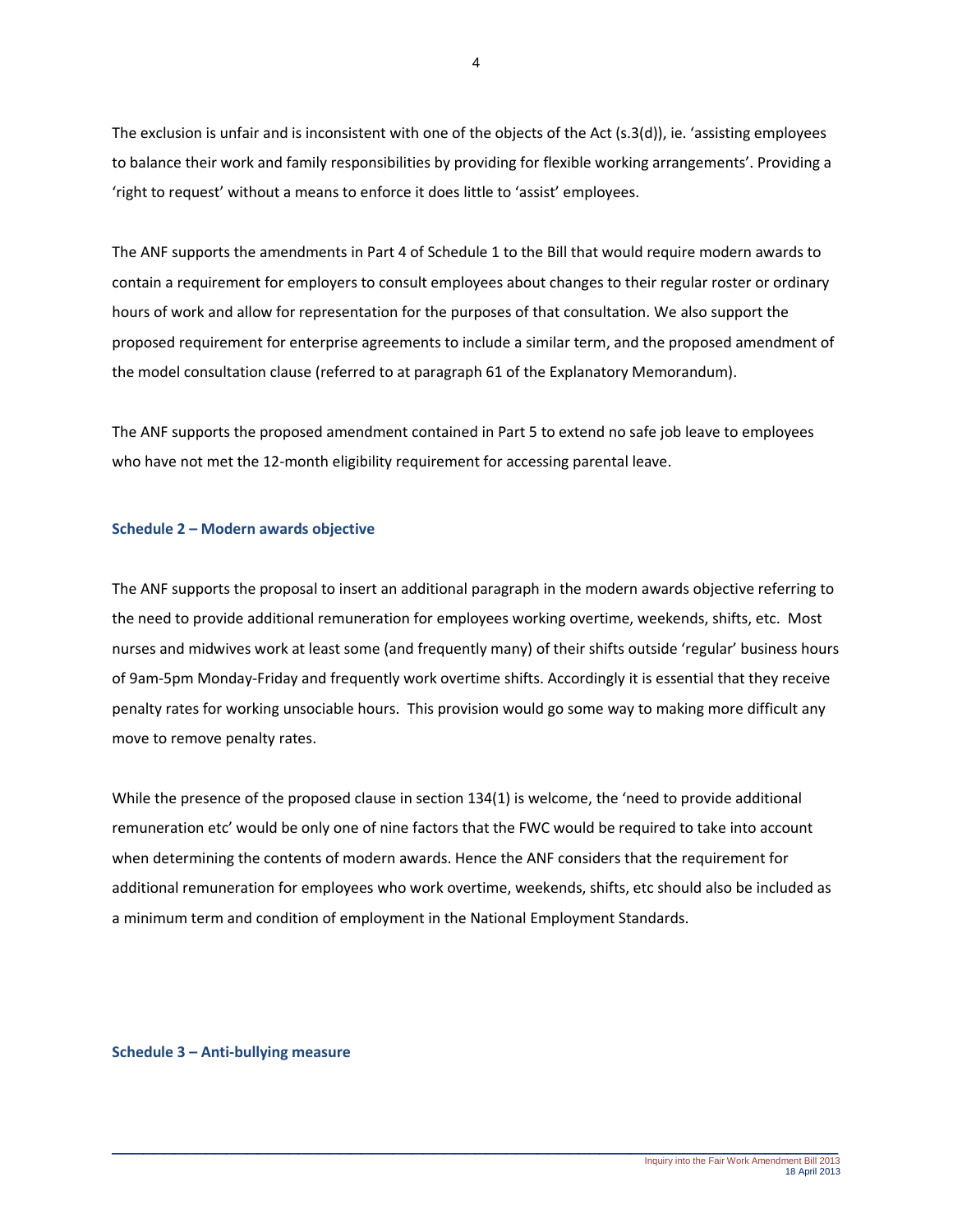The ANF supports the proposal to allow a worker who has been bullied at work to apply to the Fair Work Commission for an order to stop the bullying.

The proposal is consistent with recommendation 23 of *Workplace Bullying – We just want it to stop,* the report of the recent bullying inquiry conducted by the House Standing Committee on Education and Employment, which recommended that "the Commonwealth government implement arrangements that would allow an individual right of recourse for people who are targeted by workplace bullying to seek remedies through an adjudicative process".

Bullying is a common OHS hazard faced by nurses and midwives. A survey of nearly 1000 Australian nurses in 2008 found that the most common causes of work-related injuries or diseases requiring them to take time off work were, after musculoskeletal injury or disease, stress (often caused by bullying)(19.8% of those who had taken time off work) and bullying (15.1%) (Australian Safety and Compensation Council, *Occupational Exposures of Australian Nurses*, July 2008, page 13). The same report found that 60% of nurses considered that workplace stress was a high risk workplace hazard in their workplace, a higher figure than any other hazard (page 12).

The ANF considers that an individual right of recourse is not sufficient in itself to eliminate and minimise instances of bullying however it is a useful measure as part of a multi-pronged approach. An employee experiencing bullying does not currently have many options to stop the bullying occurring. While they are covered by occupational health and safety laws, the efficacy of these laws depend upon enforcement by employers and regulators. If this does not occur (for whatever reason), and it frequently does not, the only other option may be that arising from a contractual right to good faith and mutual trust and confidence in the workplace. This however is still an emerging area of law and only feasible for those employees who are wellfunded. Taking contractual action is also too slow to be effective in a bullying situation, where urgent action is often necessary. In this context, the proposed bullying provisions provide an alternative, more feasible option for employees.

The right of recourse, however, should not replace preventative action by employers (for example, risk assessment) and regulators so that bullying behaviours do not occur in the first place.

The ANF welcomes the extension of the provisions to contractors and visitors to the workplace (paragraph 118 of the Explanatory Memorandum), and its extension to situations of bullying by a *group* of individuals.

5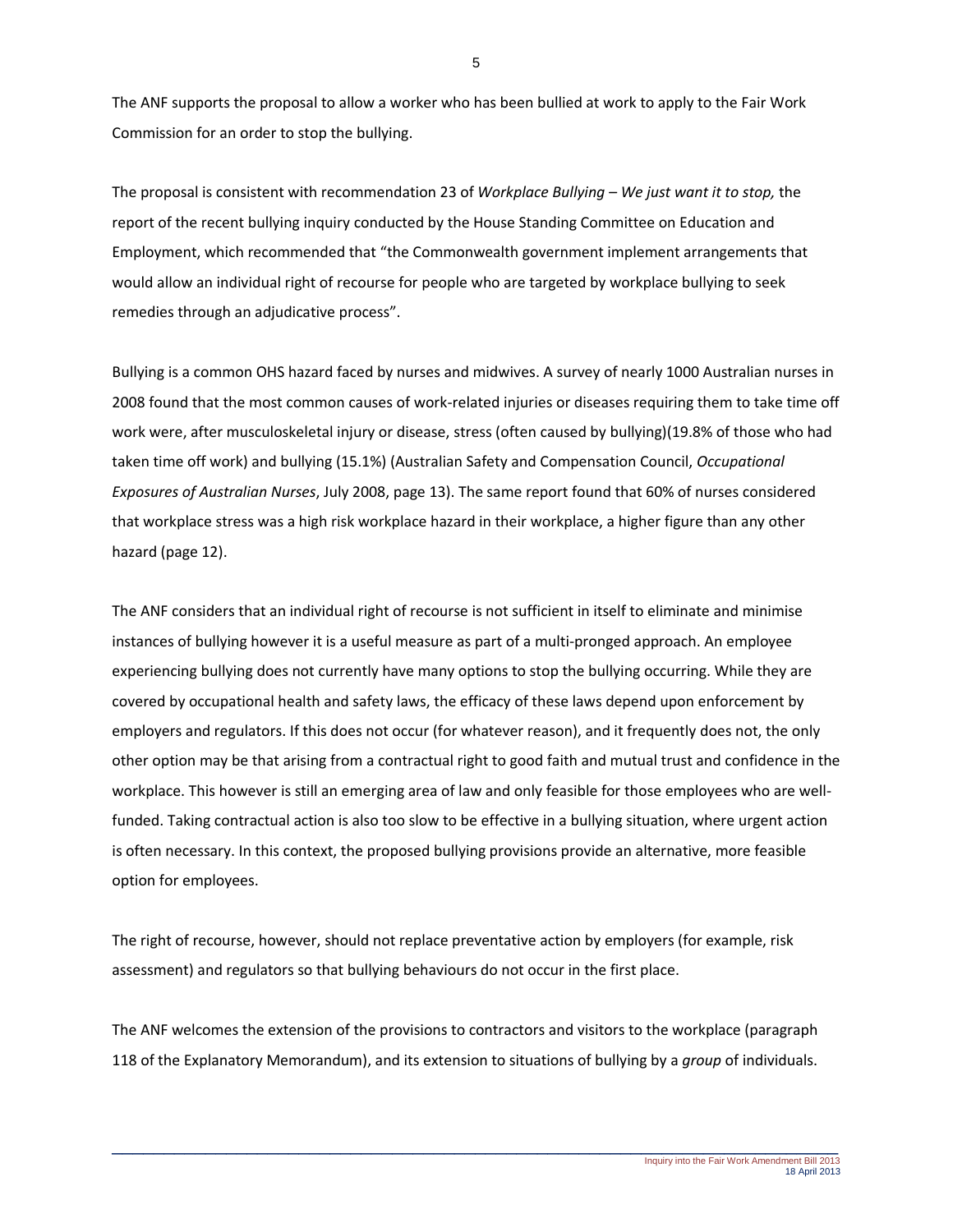The ANF notes that the FWC needs to be appropriately resourced to enable the jurisdiction to operate effectively.

# **Schedule 4 – Right of entry**

The ANF supports the proposed replacement section 492 which would enable union interviews and discussions with employees (members and/or non-members) to take place in meal rooms when agreement cannot otherwise be reached with the occupier of the premises.

The ANF has concerns with the *existing* section 492 which provides that a permit holder must comply with any reasonable request by the occupier of the premises to hold discussions in a particular room or area of the premises.

In the ANF's instance, we have had examples where we have been restricted to holding discussions in *public* cafeterias in hospitals (as contrasted with employee lunchrooms).

The Bill's proposal would be more in tune with one of the objects of the Act (section 3(e)) which refer to the enabling of fairness and representation at work and the recognition of the right to freedom of association and the right to be represented. It would also align better with the objectives of Part 3-4 (outlined in section 480) which refer to the right of organisations to represent their members in the workplace and hold discussions with potential members, and for the right of employees to receive, at work, information and representation from officials of organisations.

Several decisions of FWA have prevented unions from meeting employees in lunchrooms or other common areas. Employer requests to meet in other rooms/areas have been found to be reasonable. These provisions and decisions have had the effect of not allowing unions to adequately represent members and to speak to and recruit non-members.

Right of entry is about the right of unions to organise and to speak to workers (whether they request it or not) and not about the right of protection for non-union members from being spoken to: *Australian Workers' Union* v *Rio Tinto Aluminium (Bell Bay) Limited* per Commissioner Lewin [2011] FWA 3878 see paras 59-65.

6